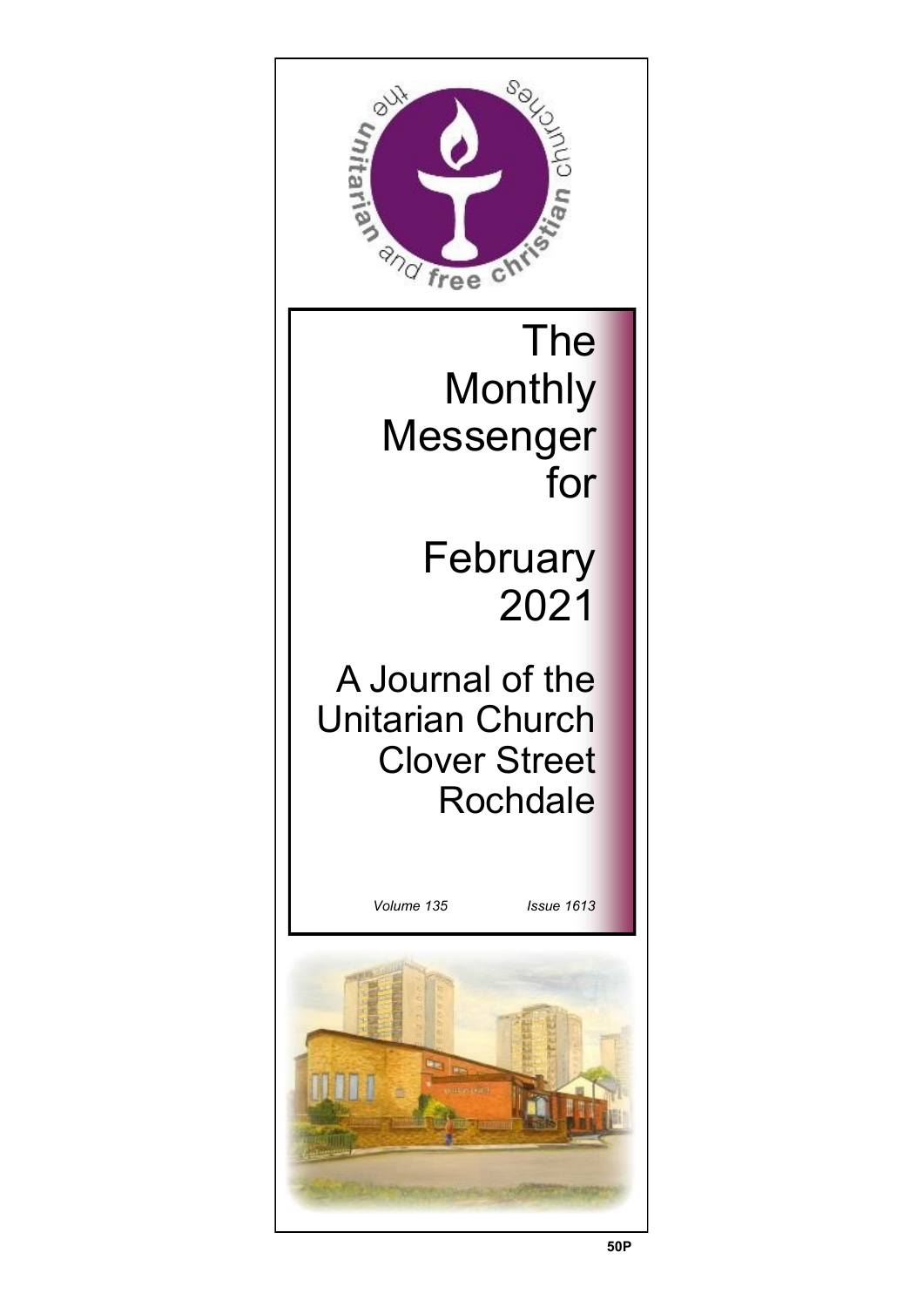#### **PASTORAL TEAM**

Initial Contact & Co-ordinator - Joyce Ashworth Members - Abi Elliott-McGuffie, Dorothy Jones, Helen Illingworth & Margaret Salt

#### **CHURCH COUNCIL**

**Chairperson** – Diane Bennett

**Treasurer** – John Illingworth

#### **Church Admin Assistant** – Paul Hubbard

Council Members - Joyce Ashworth, Helen Illingworth, Dorothy Jones, John & Edna Wood

#### **ENVELOPE SECRETARIES**

Margaret Shore & John Illingworth

#### **PULPIT & LETTINGS' SECRETARY**

Paul Hubbard

#### **FLOWER FUND SECRETARIES**

Edna & John Wood 53 Links View, Rochdale OL11 4DD

#### **SAFEGUARDING TEAM**

Co-ordinator - Joyce Ashworth Member - Helen Illingworth

#### **PUBLICITY TEAM**

**Messenger Notices** Joyce Ashworth & Helen Illingworth

**Messenger Publication and Distribution** Paul Hubbard

> **Website Manager**  Diane Bennett

#### **CONTACT DETAILS**

**Paul Hubbard** Tel 07884 123 169 Email: rochdaleunitarian@outlook.com

**Joyce Ashworth** Tel: 01706 659294 Email: joyce.ashworth9@gmail.com

**Diane Bennett** Tel: 01706 371518 Email: diane119@hotmail.com

**Helen & John Illingworth** Tel: 01706 649015 Email: helen@illingworth.org.uk Email: john@illingworth.org.uk

**Margaret Salt** Tel: 01706 852575

**Margaret Shore** Tel: 01706 360883

**John & Edna Wood** Tel 01706 645252 Email: jonwud@tiscali.co.uk

**CHURCH TELEPHONE - 01706 648461**



With Valentine's Day celebrated on the 14th, you could be forgiven for assuming that February's birth flower is the rose. While it might seem like an obvious choice, the birth flower for February is in fact the violet. These vividly-coloured flowers have been around for centuries, with the ancient Greeks first cultivating them for use in herbal remedies and to sweeten wine. The flower has distinctive heart-shaped petals which is perhaps why they were once used in love potions.

Violets are said to represent faithfulness, virtue and modesty, which explains where the expression 'shrinking violet' comes from. Because of this, those born in February are said to possess the qualities of humility and honesty.

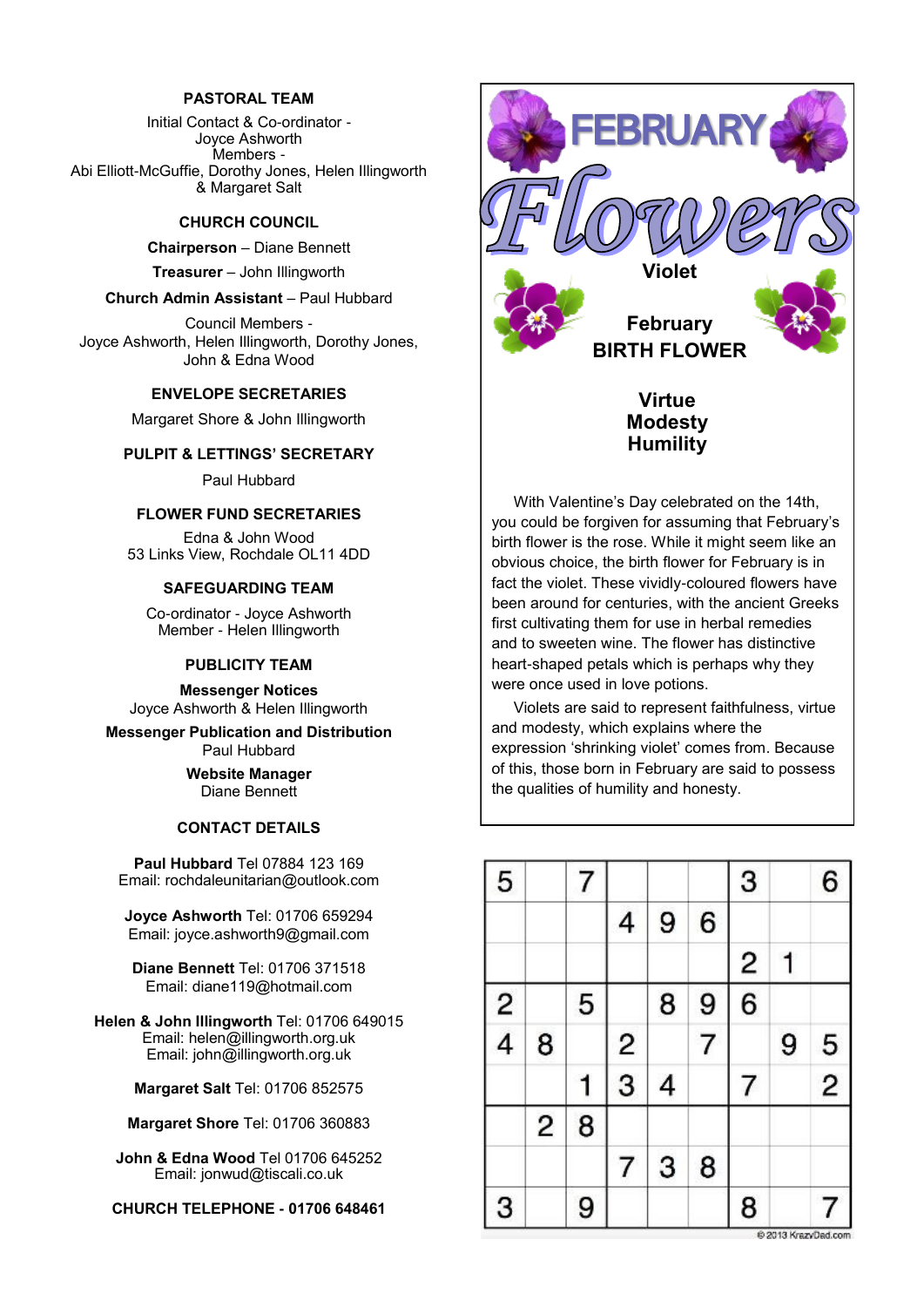#### **Editor's Letter**

Hello Dear Reader, and welcome to February's edition of The Messenger.



We have a very special issue prepared for you this month! Joyce Ashworth shares her recipes and a timely 'thought for the day'. John Illingworth announces an exciting new partnership with the local Link4Life organisation. Helen Illingworth brings us updates from the Book Circle as well as highlights from the recent American Presidential Election. Whilst Diane Bennett has sent in pictures from Touchstone's archives in Rochdale of the old Black Water Street chapel and Clover Street School House.

Many thanks to our amazing contributors! See you next month — Ed



#### WINTER COMFORT RECIPE

(serves 4, suitable for vegetarians. vegans and every diet between)



- 400g sweet potato
- 1 large diced onion
- 1 tbsp curry powder (adjust to taste)
- 2 crushed garlic cloves
- 1 tsp ground coriander
- 1 tsp cumin
- 0.5 tsp garam masala
- 0.5 pt vegetable stock
- 4 bay leaves
- 2 tins chopped tomatoes
- 400g frozen/fresh spinach
- 400g chickpeas

Dice sweet potato and place in roasting tray. Oil, season and rest for 15-20 mins.

Fry onions and garlic till soft. Add all spices and cook for 3 mins.

Add stock, tomatoes, bay leaves and simmer for 12 mins.

Add chickpeas and spinach and bring up to temperature, reduce to a consistency you like. Add sweet potatoes and garnish with fresh chopped coriander.

ENJOY !





I arose this morning to yet more snow, as I'm sure

you did also. So it was a lazy get-up for me, a long soak in a hot, bubbly bath and late breakfast. I felt disinclined to get down to doing things! So maybe the most I will do today is write my contribution for our next Messenger, and perhaps the most you will do on the day you receive the Messenger is to read it. And perhaps you'll read it curled up warm in bed on the sofa and, rather like me today, perhaps your mind will then wander to all the things you haven't accomplished in the time since being awake. And maybe you will start to feel guilty!

It's good sometimes to remember that not all days are or should be "doing" days. It's important for some days to be "being" days, even duvet days and bad hair days. It's good to remember that that is OK - more than OK. No heart is at ease when it carries the burden of resentment for things done/not done. Life is difficult enough at present. So gently let it go... Tomorrow is another moment in time, but first be at peace in this one.

I have taken and adapted the heart of this message from a timely email I received from Edinburgh Unitarians. I hope it has a good effect on you as it did for me. *Joyce*

Last night at midnight I stepped outside and stared into the darkness. Last night at midnight I watched the snow fall and it trickled down my face. Last night at midnight I allowed myself to stop and listen.



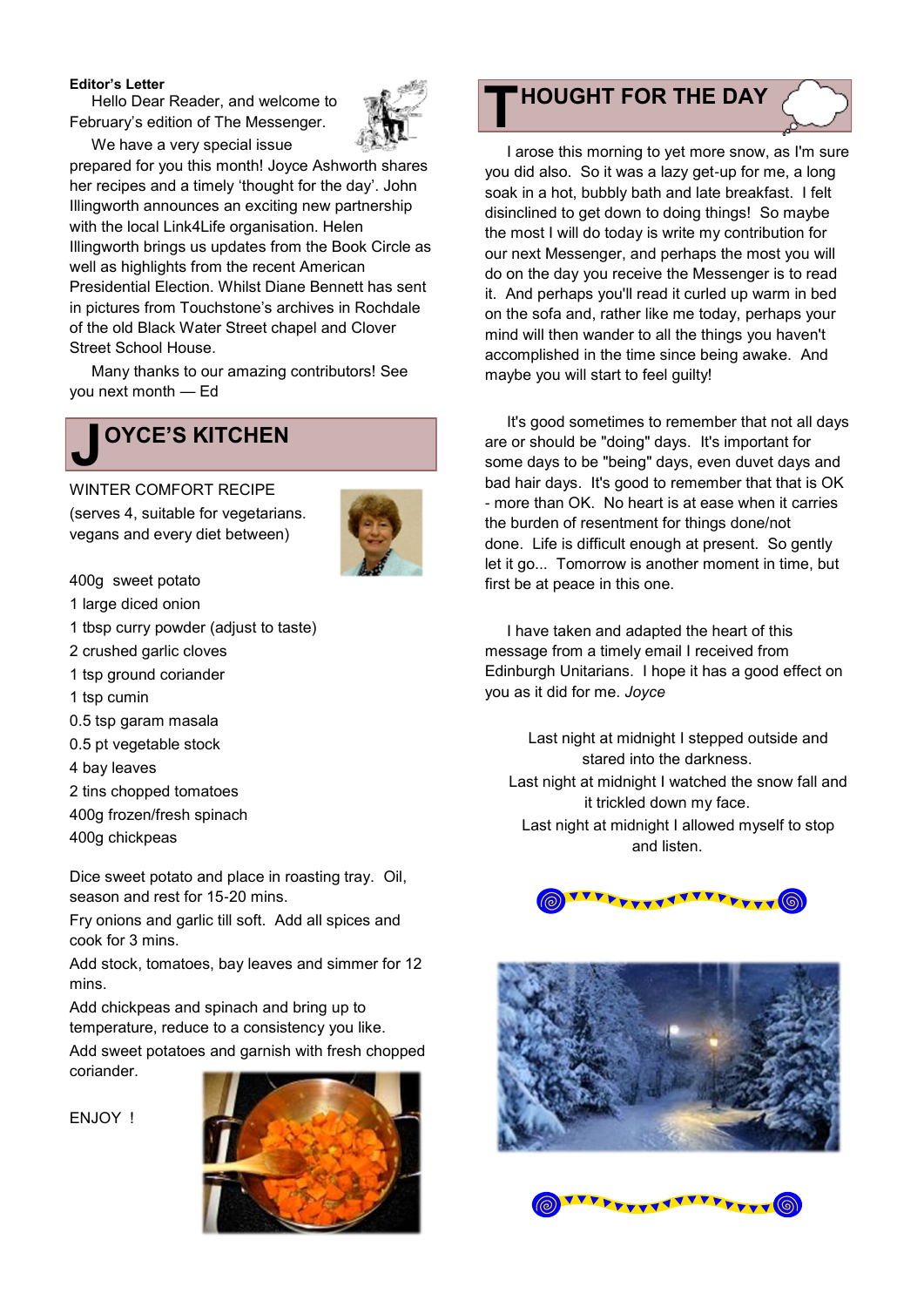# **CLOVER STREET CENTRE FOLD**

### **Announcing our new partnership with Link4Life!**

By *John Illingworth*

Link4Lite

Link4Life have their head office in the new Riverside building, they are a charity working in the Rochdale Borough community and their overall ambition is to inspire people to live more active, creative and healthy lifestyles.

Now with the current restrictions on movement and socialising, all link4life venues are closed but despite this, they are still striving to help us all keep active, creative, and healthy.

Regular exercise and being creative being is essential for keeping us as healthy as possible and boosting our mood and so Link4Life have created *At Home* [https://](https://link4life.smart-exercise.com/) [link4life.smart-exercise.com/](https://link4life.smart-exercise.com/) which comprises of a range of activities for children, adults and older adults.

Go to the web site and you will find *Stay Active* [https://](https://link4life.smart-exercise.com/stay-active-at-home/) [link4life.smart-exercise.com/stay-active-at-home/;](https://link4life.smart-exercise.com/stay-active-at-home/) *Stay Creative* [https://link4life.smart-exercise.com/stay-creative](https://link4life.smart-exercise.com/stay-creative-at-home/)[at-home/;](https://link4life.smart-exercise.com/stay-creative-at-home/) *Stay Healthy* [https://link4life.smart-exercise.com/](https://link4life.smart-exercise.com/stay-healthy-at-home/) [stay-healthy-at-home/](https://link4life.smart-exercise.com/stay-healthy-at-home/)

On the websites alongside their own activities there are also links to some of the great resources available from other organisations to give a range of online workouts, fitness classes, recipes and nutrition, indoor activities, art projects, water safety, virtual tours, online viewing of the boroughs' artworks collection at Touchstones Rochdale, national theatre broadcasts and mindfulness sessions. There are also gentle home exercises for older adults and for those managing health conditions such as back pain.

More are being added each week to help us stay active, creative and healthy so keep checking the link.

To give you a flavour the 'Stay Active' page is divided into 3 groups, Adults, Children & Young People and Older Adults. The older adult page links to 18 different sessions among which you will find. Functional Training & Gentle Exercise, Long Term Conditions Exercises, Equipment Free Workouts There is also a section of NHS devised sessions, Chair Based Pilates, Pilates with Back Pain, Pilates with Knee Problems, Pilates with Arthritis, Pilates with Scoliosis and Pilates with Osteoporosis

On the Stay Creative page which is divided into Adults and Children & Young People, the adult section links to 24 sessions among which you will find Crafting Projects, National Theatre Live at Home, Touchstones Artwork Collections, Virtual Tour of Rochdale Arts, Knitting and Crochet Projects, the Rijksmuseum from home and many more.

The Stay Healthy page has 14 different sections, from Healthy Recipes, Mindfulness at Home, Eating Well Affordably, Super 6 Walks Tracker, Prehab4Cancer Programme and Every Mind Matters (NHS).

Do visit the Link4Life website and have a look around <https://link4life.org/> I guarantee you will not be disappointed.

Following on from Link4Life's successful application for funding from 'GreaterSport' partnership which is to be used to help reduce the negative impact of COVID-19 and the

widening of the inequalities in physical activity and sport. We are one a of number of partner organisations helping to facilitate this endeavour.

Our church, with its central location and multipurpose main hall is ideally suited to assist and we are incredibly pleased to be able to help the local community in this way.

However, in the current climate with lock-down measures strictly in place nothing has yet physically started within our building. So rather than stand still L4L is actively developing online groups and activities. We have agreed to help promote these sessions. You can also stay up to date with what we are doing by 'Liking' the L4L Facebook page, **Activ8teME**. Please email direct to Sarah Shard for further information Email - [Sarah.Shard@link4life.org](mailto:sarah.shard@link4life.org) **07976 498629**

Sarah gives us an overview of these activities:

#### **Walking Focus Group**

Due to current government restrictions our walking programme is postponed for the time-being. We are able to deliver our walking programme thanks to funding from GMVCO. It is important that we can deliver a programme with input from individuals from the community. I would like to set up a focus group session via Zoom. It will just be approximately 30 minutes and it would be good to hear your views. It would be really helpful if we can get some people to join us, so please let me know if you would like to join and I can send some suggested dates out. I would like to hear from anybody who would like to get involved in volunteering, this might be an interest to become a Walk Leader or help with being a back walker, future clean-up projects etc.

#### **Zumba Basic Taster Sessions**

Before covid-19, there were 50+ weekly activ8teme sessions. Zumba Basic has been extremely popular so I am setting a few taster sessions up via Zoom for people new to Zumba or people who used to come to our classes but who have not done it before, to prepare for when classes restart. If you are interested, please let me know and I can send you further details.

#### **Sing-along**

I am organising a sing-along zoom session, it is just a bit of entertainment so you can either watch or join in. We have two lovely volunteers who have kindly agreed to do this for us. If interested, please let me know and I will send you the date and link.

#### **Tea and Chat**

I deliver a fortnightly 'Tea and Chat' session via Zoom on Friday mornings. They've been going well and we have a bit of a natter. If you would like to join us, I can send you the Zoom link.

#### **Quiz Night**

We have been doing a regular Quiz night. If you would like to join us, just let me know and I can send you the link for the next one.

#### **Healthy Eating**

Due to the success of our Healthy Eating taster sessions before Christmas, we are continuing these. If you would like more information, just let me know.

#### **Ideas**

Should anyone have ideas on what other activities we could provide during this time, please let me know.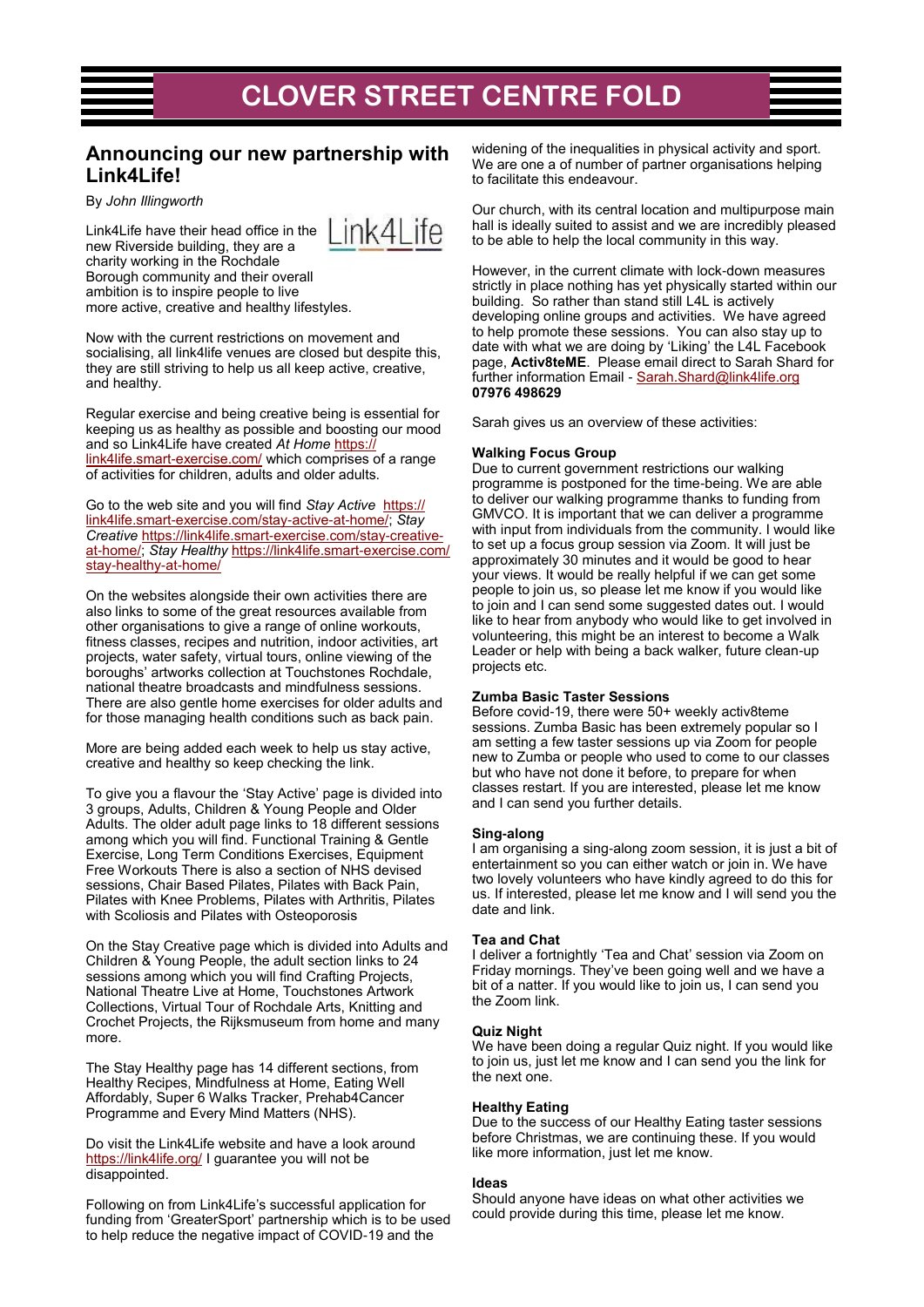## **"ABOUT PEOPLE"**

We're pleased to know that **Sylvia Palmer** is progressing well and has now had her heavy plaster removed and replaced by one much lighter in weight. Keep up the good work Sylvia, hopefully you are now feeling much more comfortable.

**Madge Rimmer** is now settled in Half Acre House. She has been made very welcome and has a pleasant room overlooking the garden. Flowers have been sent to her from Church as at present we are unable to visit.

*This is your page to share news of every kind, so please keep us informed.*

## **B OOK CIRCLE**



Song to

A IBBOTSO

I reported last month that we were reading A Song for Summer by Eva Ibbotson. This was the story of a young woman, daughter and niece of three suffragette sisters who left London in the late 1930's to become a housekeeper at a progressive school in Austria. The book brought plenty of material for discussion and we thoroughly enjoyed it and

would recommend it as a good read.



For February we are reading Where the Crawdads Sing by Delia Owens. "For years, rumours of the "Marsh Girl" haunted Barkley Cove, a quiet fishing village. Kya Clark is barefoot and wild; unfit for polite society. So in late 1969, when the popular Chase Andrews is found dead, locals immediately

suspect her. But Kya is not what they say. A born naturalist with just one day of school, she takes life's lessons from the land, learning the real ways of the world from the dishonest signals of fireflies. But while she has the skills to live in solitude forever, the time comes when she yearns to be touched and loved".

Where the Crawdads Sing is a 2018 novel by Delia Owens. It topped The New York Times Fiction Best Sellers of 2019 for 20 non-consecutive weeks so have high hopes that we will all enjoy it and have a good discussion on Zoom on 8th February.

## **F ROM THE ARCHIVES**



Eagle-eyed Diane Bennett has spotted an interesting blog post on the Rochdale Touchstones' Facebook page: [https://www.facebook.com/](https://www.facebook.com/TouchstonesRochdale/posts/10158220027982498) [TouchstonesRochdale/posts/10158220027982498](https://www.facebook.com/TouchstonesRochdale/posts/10158220027982498)

The linked page gives a brief history from Touchstone's archives of the Blackwater Street Chapel, as well as of Unitarianism in Rochdale.

Do the photos below stir any memories for you? Can you give us more information or precise dates? We'd love to hear from you!



Above: decorative jug depicting the old Blackwater Street Chapel



The old Unitarian school house on the site of the present Clover Street church.

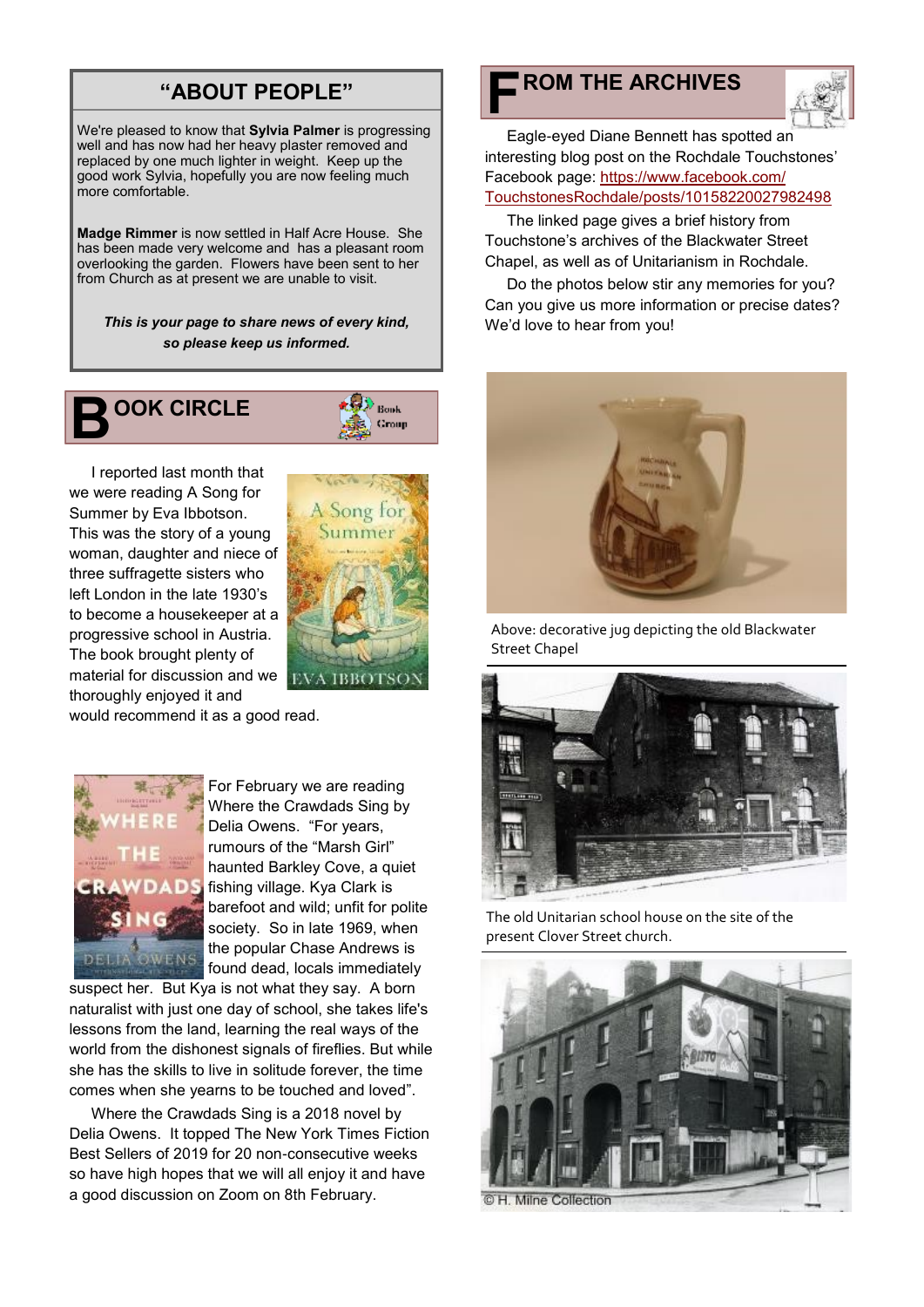### **THE HILL WE CLIMB** by Amanda Gorman



Helen Illingworth remarks "The highlight of the United States Presidential Inauguration Ceremony for me was the recitation of The Hill We Climb by the wonderful 22 year old, the first ever National Youth Poet Laureate, Amanda Gorman":

When day comes we ask ourselves,

where can we find light in this never-ending shade? The loss we carry, a sea we must wade We've braved the belly of the beast We've learned that quiet isn't always peace And the norms and notions of what just is Isn't always just-ice And yet the dawn is ours before we knew it Somehow we do it Somehow we've weathered and witnessed a nation that isn't broken but simply unfinished We the successors of a country and a time Where a skinny Black girl descended from slaves and raised by a single mother can dream of becoming president only to find herself reciting for one And yes we are far from polished far from pristine but that doesn't mean we are striving to form a union that is perfect We are striving to forge a union with purpose To compose a country committed to all cultures, colors, characters and conditions of man And so we lift our gazes not to what stands between us but what stands before us We close the divide because we know, to put our future first, we must first put our differences aside We lay down our arms so we can reach out our arms to one another We seek harm to none and harmony for all Let the globe, if nothing else, say this is true: That even as we grieved, we grew That even as we hurt, we hoped That even as we tired, we tried That we'll forever be tied together, victorious Not because we will never again know defeat but because we will never again sow division Scripture tells us to envision that everyone shall sit under their own vine and fig tree And no one shall make them afraid

If we're to live up to our own time Then victory won't lie in the blade But in all the bridges we've made That is the promise to glade The hill we climb If only we dare It's because being American is more than a pride we inherit, it's the past we step into and how we repair it We've seen a force that would shatter our nation rather than share it Would destroy our country if it meant delaying democracy And this effort very nearly succeeded But while democracy can be periodically delayed it can never be permanently defeated In this truth in this faith we trust For while we have our eyes on the future history has its eyes on us This is the era of just redemption We feared at its inception We did not feel prepared to be the heirs of such a terrifying hour but within it we found the power to author a new chapter To offer hope and laughter to ourselves So while we once we asked, how could we possibly prevail over catastrophe? Now we assert How could catastrophe possibly prevail over us? We will not march back to what was but move to what shall be A country that is bruised but whole, benevolent but bold, fierce and free We will not be turned around or interrupted by intimidation because we know our inaction and inertia will be the inheritance of the next generation Our blunders become their burdens But one thing is certain: If we merge mercy with might, and might with right, then love becomes our legacy and change our children's birthright So let us leave behind a country better than the one we were left with Every breath from my bronze-pounded chest, we will raise this wounded world into a wondrous one We will rise from the gold-limbed hills of the west, we will rise from the windswept northeast where our forefathers first realized revolution We will rise from the lake-rimmed cities of the midwestern states, we will rise from the sunbaked south We will rebuild, reconcile and recover and every known nook of our nation and every corner called our country, our people diverse and beautiful will emerge, battered and beautiful When day comes we step out of the shade, aflame and unafraid The new dawn blooms as we free it For there is always light, if only we're brave enough to see it If only we're brave enough to be it.